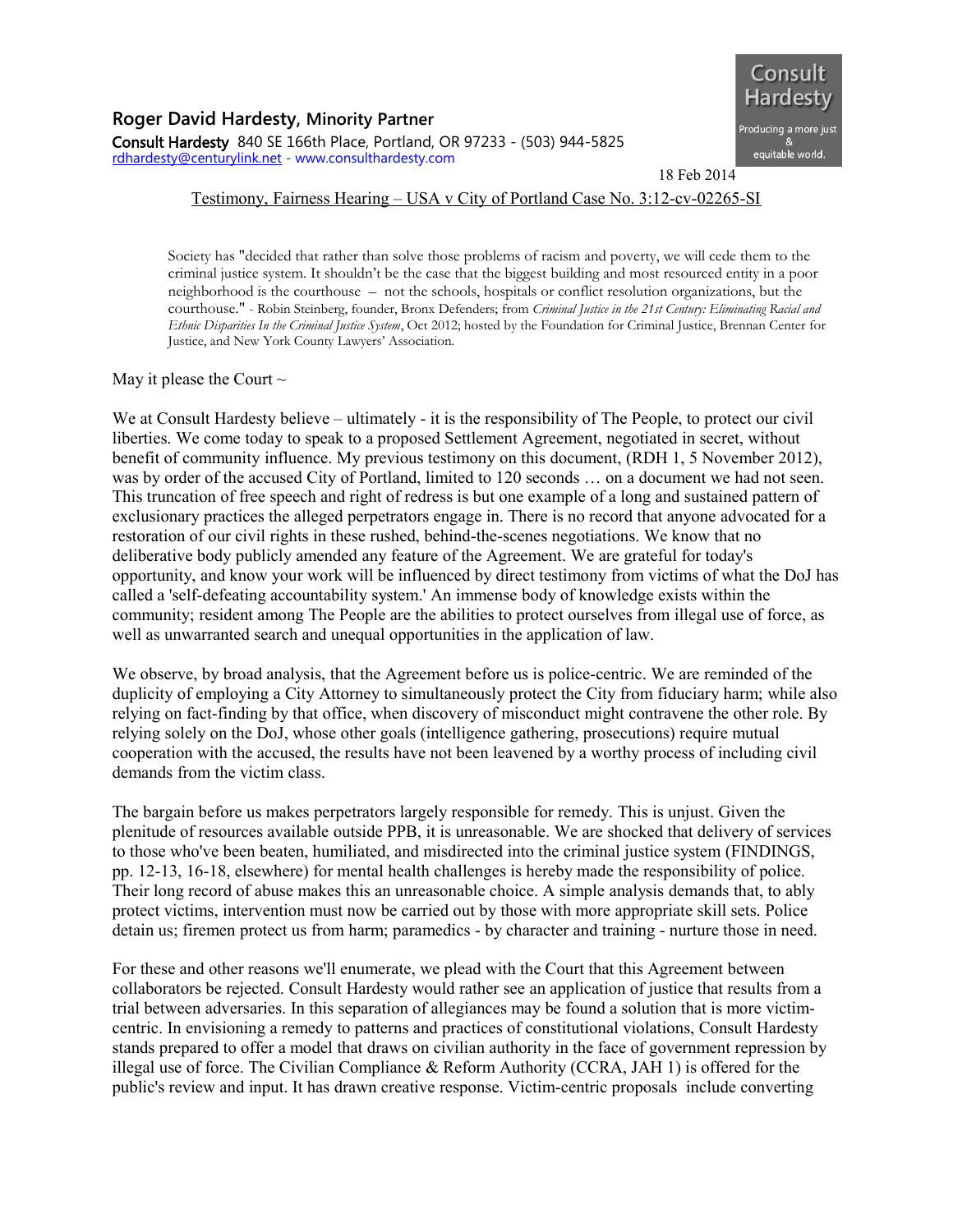camera-equipped mass transit into mobile 'reporting centers,' capable of delivering prompt reports of police misconduct. Given the value of of civilian recording of police encounters, such an authority might maintain a digital 'drop-box,' where deposited evidence might become available to those filing misconduct complaints. Now under DoJ influence, IPR has no current plans to improve outreach.

We find it imperative to plead that The People's aspirational channels not be restricted by the narrow tasks law enforcement seeks to impose by this Agreement. My 2012 testimony indicates our initial concerns that the DoJ artificially confined civil rights protections to a small, but highly vulnerable population. When the AMA Coalition for Justice and Police Reform demanded an audit (RDH 2, A & B, AMA investigation request) they supplied evidence of racially disparate policing, compiled by the City itself. We contend it is then wholly unreasonable for the DoJ, when confronted by evidence of  $14<sup>th</sup>$  Amendment violations, to declare investigation into such beyond the scope of their inquiry (FINDINGS, pg. 38).

Should you overlook the numerous deficiencies The People will today present, we plead that any approval of this Agreement benefit from rulings to guide the parties where the plea deal is ambiguous. We must preserve our aspirational channels, to pursue remedy not on offer. AMA Counsel was unable to opine whether the collaborators will simply deflect all civil rights remedy that is outside the bargain. We plead for your direction: will the COAB have the same freedom to "follow the facts" as Ass't AG Tom Perez claimed, even as he set upon this narrow field of investigation?

The Agreement (Sec. 92, pg 36) states "ABHU will manage the sharing and utilization of data that is subject to lawful disclosure between PPB and Multnomah County, or its successor. PPB will use such data to decrease law enforcement interactions ..."

Suppose the COAB finds the BHU is engaged in unconstitutional privacy violations (RDH 3, BHU Newsletter, October 2013). Without your guidance, we are firm in the belief that 'protocols' confining COAB to mere oversight and advice will inhibit any reform not authorized in the Agreement.

Imagine the subsequent DoJ investigation. After The People discern illegal, warrant-less data tracking, we're likely to see a proposal that the City hire 28 additional police … and put them in charge of delivering internet services.

While the Findings (pg. 31) address a '48-hour rule' that allows officers time to concoct testimony and unfairly subvert justice. It states, "PPB should not hinder investigation of a potentially criminal action with this officer-specific delay." This remedy is not mandated by the Agreement. Criminal justice advocates know the perpetrators did not bargain for an end to such unequal treatment provisions in the PPA contract, negotiated last month. Conducted in secret we don't know whether anyone even negotiated for their removal.

In public hearing, preceding unanimous adoption – without amendment - of the PPA contract, City staff informed Commissioners it would require six months to obtain rulings from the state's Employee Relations Board (ERB) before elimination of the 48-hour rule could be pursued. Audacious, the perpetrators then approved a 5-year contract extension. This devastated The People's long-held aspirations ... that we would be empowered by partnering with the DoJ.

The DoJ & US Atty for Oregon rarely fail to miss an opportunity to extol the benefits of a partnership they now extend to The People. It is inadequate that our 'partners' failed to influence this act, a legalism contrary to the DoJ's expressed concerns. They made no subsequent statement of the bad faith evident in carrying on practices they failed to require in an Agreement that has already proved itself inadequate.

Following passage of the Agreement, PPB Chief Reese stated, "Finally, what we are talking about today is processes and systems-**not about our Police Officers.** The men and women, who took an oath to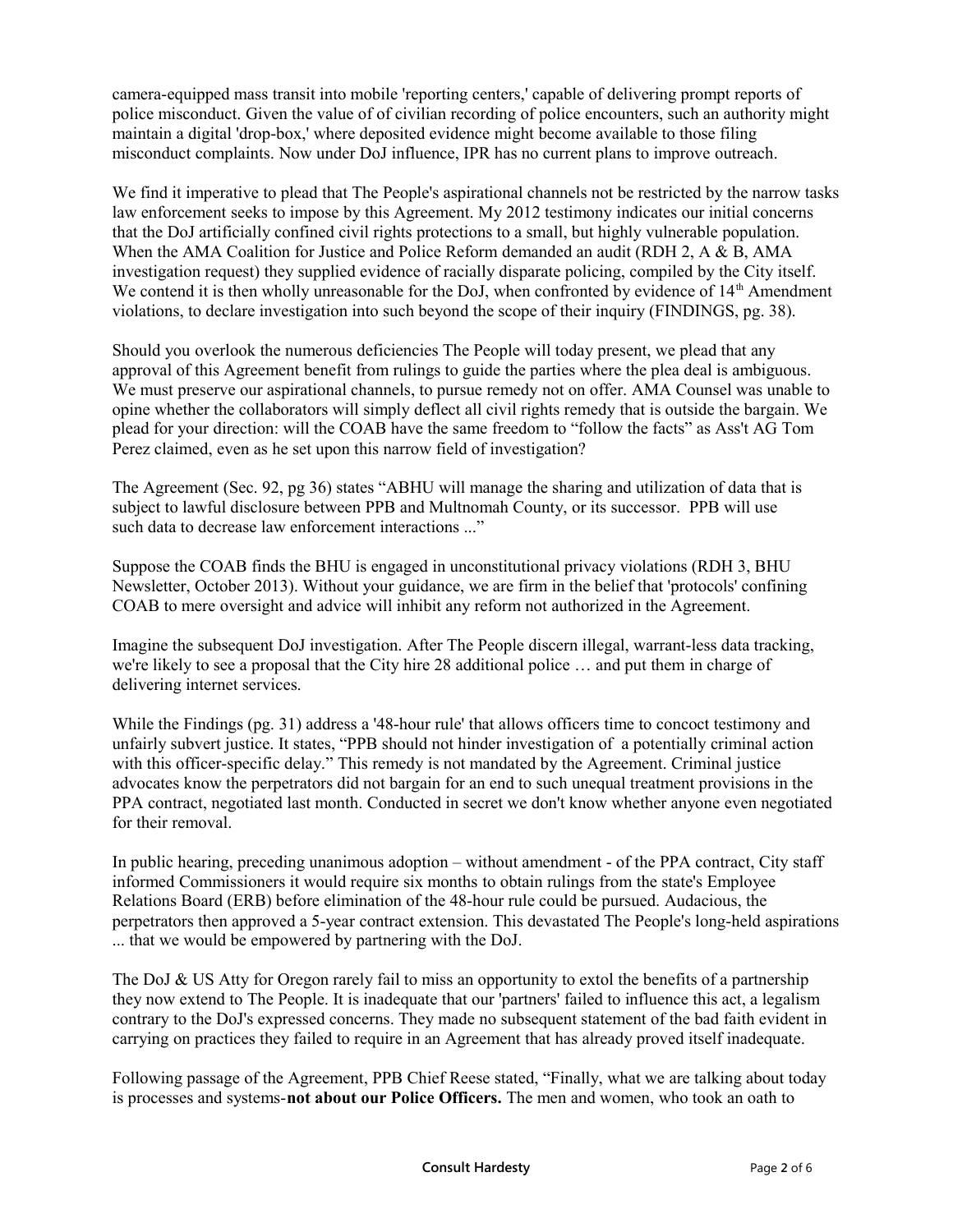uphold the Constitution of the United States, are not to blame." (RDH 4) We contend, by practices revealed in the Findings, that this is a lie. Sworn officers may not be parties liable in an Agreement that inadequately attributes sanctions for non-compliance, but their misconduct is – and of right ought to be – culpable. All The People now require are the means, such as that to compel testimony, to investigate and … for the first time in Portland's history … make such a case.

On 17 December 2012, five days after Reese demonstrated his failings, by the above statement, as a cultural change agent in a time of intended reform, US Atty Amanda Marshall stated, "I look forward to a continued partnership with the city, Chief Reese and the community in the implementation of this historic agreement. The reforms required by this settlement agreement provide the building blocks for a stronger and safer Portland." (RDH 4, Reese Statement) Marshall did not contest Reese's outlandish contentions. The DoJ's building blocks of community partnership did not extend to forums, designed to build and engage broad participation today, nor even to share their experience of best practices for testimony in Federal court.

We contend the proposed, police-centric partnership is inadequate, when set beside The People's aspirations for independent, civilian-led authority. We know that, by sending the parties to trial, you provide the DoJ an opportunity to prove the Auditor, City Commissioners, their attorneys and sworn officers *have* violated their oaths to defend the Bill of Rights. Consult Hardesty feels any proposed remedy to grow out of this contest of ideas, in open and transparent processes, better preserve an indigenous, aspirational channel for reform.

(JAH 3 Monitoring Performance of Police Oversight Agencies) As a pattern, City strategies to avoid exposing themselves to risk, while protected populations risk tremendous bodily and psychological harm, are unfair … and yet codified in the process now seeking your approval. Despite being mentioned several times as loci for reform in the Agreement, never did community bodies seek public input. Not during the collection of facts, and not during an analysis of their competency to perform, has the Office of Equity and Human Rights, the Human Rights Commission, or the Community Police Relations Committee ever held a public hearing to ascertain the will of The People. We urge the Court to call upon the risk-adverse City Attorney, to see whether the public has been denied representatives of these bodies' participation in this very Hearing. It is unfair to proceed without an understanding of the capacity and intent of these bodies to perform assigned duties.

Beyond that, we know unwritten 'protocols' are designed to inhibit members of these bodies (including CRC, TAC, BHUAC and other 'advisory' boards) from openly relating to constituencies advocating reform. Background checks and a police-vetting process remain in place in this inadequate, policedeferential Agreement. We urge the Court to inquire about the absolute absence of community-wide outreach by these insular organs, now deemed to have failed. We urge the Court to inquire of the Auditor about burn-out rates among those who've served, for they are indicators that any Agreement that shortens deliberative cycles and places greater stress on these bodies are likely to be unreasonable. (RDH 5, A  $\&$ B, Screen Captures) We have deep compassion for community members serving the perpetrators on these bodies. They bear tremendous responsibility following the unjust killing of a community member. An audit of existing conditions would reveal members' perceived futility in the task, and attitudes towards increasing demands to be made on uncompensated, volunteers. Speaking to a member of the initial IPRB, who now assists CRC, we heard the word, "Sham," associated with the disagreeable task of applying standards which deny an individual the inability to apply their own logic in their deliberations of what is just, in favor of signing off on the feasibility of perpetrator's self-exonerating conclusions (Agreement, pg. 18, relating to standards). This Agreement codifies an inadequate reliance on The People's inherent right to pursue justice. It is objectively unreasonable.

An honest, dispassionate analysis of inherent, deep dysfunction indicates to us that the IPRB is merely waiting to be dismantled. The Court is well-suited to deliberate on the merits of any particular means of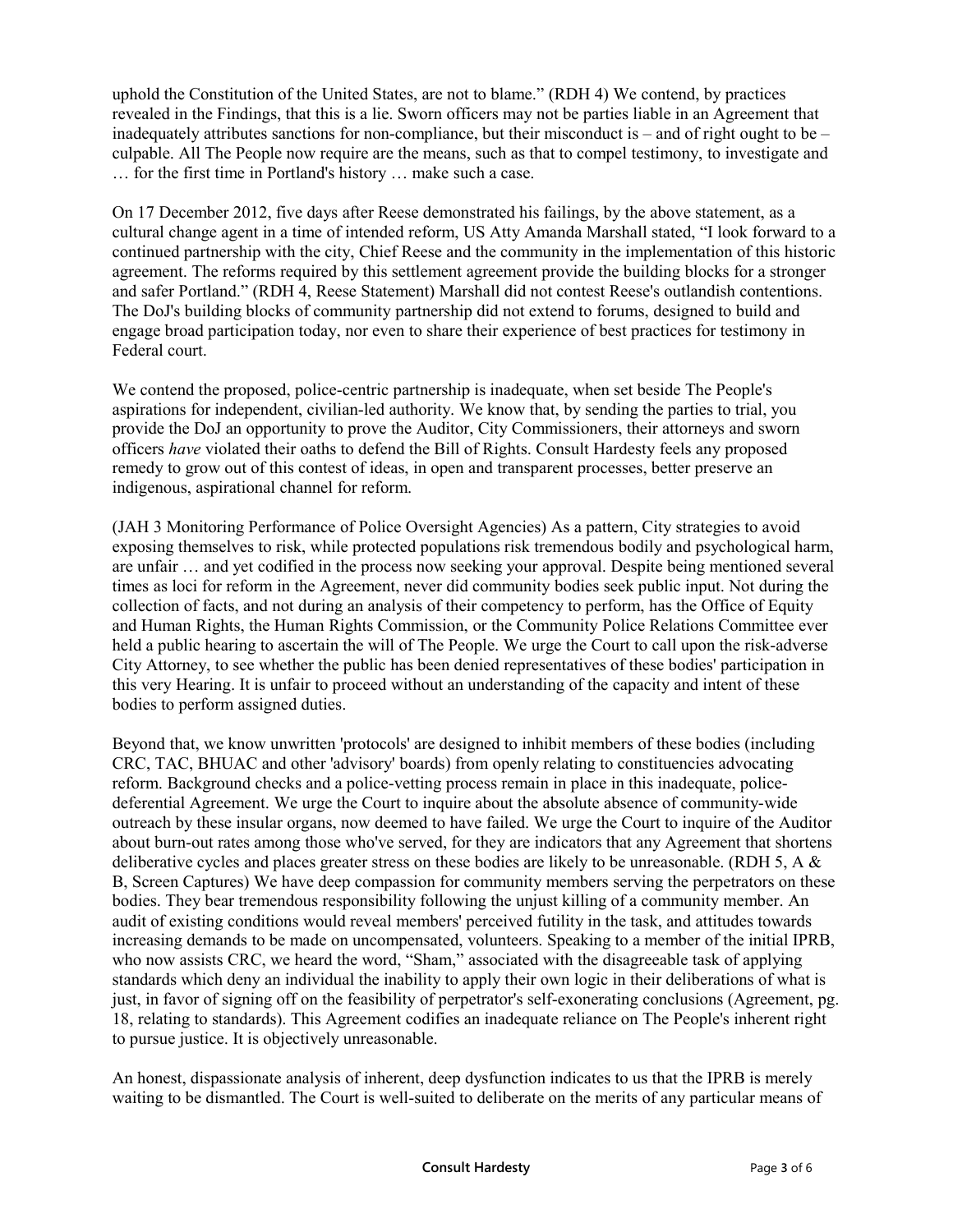finding fact. We here plead that you refute collaborator's plans to keep – for five years or more – the pursuit of justice confined to the hackneyed IPRB. It is unreasonable to deny our aspirations for replacing a system that has failed us by perpetuating police self-exoneration. We hear submit features we would look for in methodologies we deem more likely to be adequate to The People's needs at this time (RDH 6, Personnel Performance Evals). A review of victim-centric remediation includes phrasing including 'accountability, meeting customer needs, continual improvement. Oettmeir & Wycoff's Appendix, has us realizing that this Agreement; lacking public forums, specified performance measurement systems, meaningful performance evaluation criteria and correlation to discipline; would need to pass by the DoJ Office of Community Oriented Policing to be considered adequate to the People's needs. "Managers must begin directing their attention toward the qualitative aspects of service-delivery processes and outcomes," declare the authors.

We anticipate the Court will be troubled by accepting an Agreement documenting failed implementation. Sec. 89, pg 33 states, "89. The United States expects that the local CCOs will establish, by mid-2013, one or more drop-off center(s) for first responders and public walk-in centers for individuals with addictions and/or behavioral health service needs." Cross-examination of the collaborators will reveal they've not met this obligation. Victims, by this Agreement actually face a deterioration of services. The DoJ did not influence, nor comment on, the City's decision to withdraw ongoing funding of the robust and intelligently designed Multnomah County Crisis Assessment and Treatment Center (MCATC), developed as specific remedy following the PPB homicide of James Chasse. As further evidence that you consider this Agreement a police-centric response, we testify PPB has all along refused to collaborate with these 'community social service partners' (RDH 8 B *Oregonian,* 30 April 2013). A victim-centric response would have mandated the provision of wrap-around services on offer before the DoJ took an interest; it would have included sanctions for failure to *raise* the level of care for our vulnerable populations.

In 2010, *prior* to DoJ involvement, PPB Chief Sizer and two City Commissioners recommended funding MCATC (RDH 8 C, Reccomended Action Items). In addition they indicated drop-in centers as a complimentary response. Current plans, being carried out under DoJ's watchful eye, have allowed the perpetrators to pivot from what was once deemed optimal by health care providers ... to systems law enforcement seeks to engage with. This retrograde in service delivery is inadequate by 2010 standards.

In addition to sanctions and instilling leadership committed to culture change, benchmarks  $\&$  evaluations are indicators of wise policy implementation. As Mayor Adams explained, when seeking dashboard metrics in the roll-out of the Police Plan to Address Racial Profiling, "You get what you measure for." Since they are absent in mission critical areas in this bargain, we assert the Agreement is inadequate.

The community's long history of sustained pressure for adherence to constitutional protections informs us that, for any Agreement to be just, it must be overtly coercive. We plead for a ruling that both preserves The People's aspirational channel to seek redress, via the AMA Coalition and COAB, but also provides clear guidance on what the Court considers non-compliance. Benchmarks and evaluations will provide triggers, as well as initiative.

Sec. 143 calls upon the City to provide COAB with 'administrative support' to perform only "duties and responsibilities identified in this Agreement." Compare this with Introduction language (pg. 2), where the City agrees to "provide PPB the fiscal support (elsewhere support and resources) necessary to rapidly and fully implement a complete state-of-the-art management and accountability system." We look for an Agreement as enthusiastic about resources allocated to The People's need to be protected from government intrusion into their liberties.

To be adequate, we plead that the Court rule that aspirational channels we expect from COAB are not confined. Sec. 141, pg 51, authorizes COAB to 'make recommendations' to the Parties and the COCL on additional actions. Because we observe that this language is clearly inadequate to founding principles that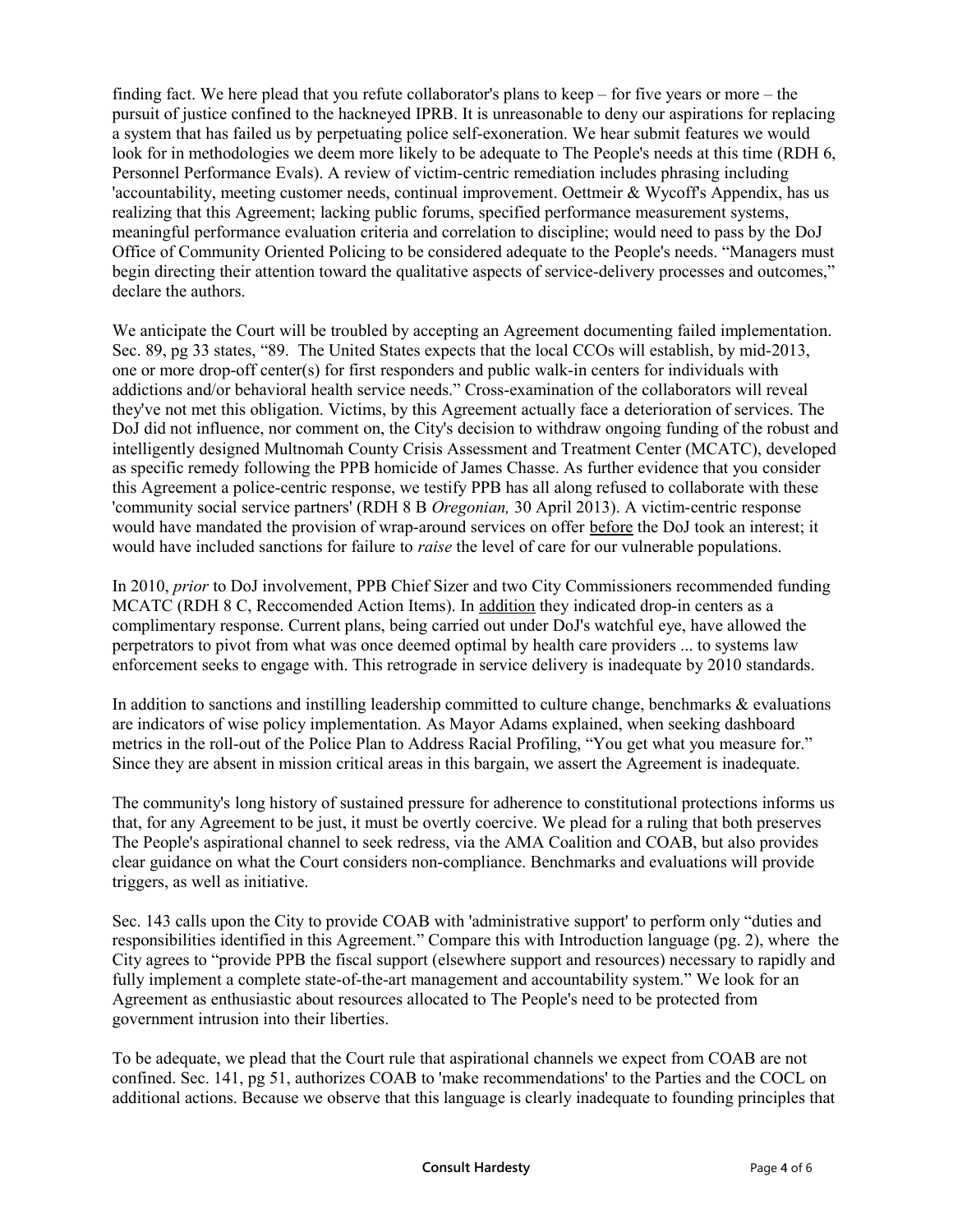The People have inherent the power and authority to demand redress, we call for the Court's rejection of the Agreement. Language that grants authority to demand report and institute change are now required, for any remedy to be considered fair.

The Agreement references "trends in hazards officers are encountering," and "latest law enforcement trends" (Sec. 79, pg 28.) Lightning fast in its negotiation, long in its trail to this Hearing, the Agreement fails to address emerging contemporary trends in The People's regard for surveillance and 'stop & frisk.' We think it unfair to enter a long-term Agreement which now fails to follow from broadening consensus.

But, plaguing Oregon since it's formation as a white homeland, carried on to modern times is racial prejudice. Portland operates its Gang Enforcement Team (GET) as white slave patrollers of old, moving in packs, demanding 'freedom papers' of people of color (RDH 7 A, diagram). To leave these civil rights violations untouched is eminently unfair. The DoJ investigation failed to understand how benchmarks alone have fail to obtain compliance with an agreement's intent. The Technical Assistance Report (RDH 7 B) informs us that, prior to the City's adoption of a Police Plan to Address Racial Profiling (2009) police failed to identify the race of less than 7% of drivers stopped. Data released in 2010, the last figures available despite a plan to release data annually, shows the 'unknown' category has risen to nearly 30% (RDH 7 C, 2010 Stop Data). Any Agreement that does not tie benchmarks to intended targets is inadequate. To be effective, a program guiding intended change must have well-defined consequences for not meeting targets. Language in the Agreement does not set easily perceived trigger points for noncompliance. This is unreasonable.

17% of exonerations of Americans found to be wrongly accused of crime had actually pleaded guilty to a crime they did not commit (RDH 7 D, *NY Times*). SCT provisions, that those in need of services such as chemical dependency treatment, must plead prior to obtaining mental health care, are problematic. We plead that the Court investigate these provisions (Sec. 93, pg. 36) before agreeing that they be implemented. We are concerned the Court is about to codify a means whereby those in mental health crisis are actually scooted past judicial review, to participate in their own incarceration (RDH 3). Another trend that failed to frame this Agreement is the implementation of the Affordable Care Act. Care facilities are guaranteed compensation for detention without trial. For this Agreement to be deemed fair, the Court must ascertain for itself that it is not approving of extrajudicial incarceration.

The Livability Crime Enforcement Offender List, codified in this Agreement, is kept from public review. There are no judicial safeguards prior to being so designated. As with Gang Designation Records, it The People have no authority to remove themselves from improper or expired eligibility. Data collection and management is solely within the realm of police, with the perpetrators' generally accepted practice of preventing civilian review or correction. There are no sanctions for incorrect listings. These features are patently unfair, if not outright illegal. The DoJ failed to meet The People's needs for oversight and accountability, by letting enshrining these civil rights violations in their Agreement.

We are troubled by any agreement that places police personnel in charge of assessing who has mental health needs. We know they lack quantifiable standards by which GET identifies gang members. Rather than expanding this interventionist role, it would be reasonable to refrain in favor of addressing shortcomings. The CCRA model seeks to engage broad segments of the community (academia, professional associations) to set 'best practices' in place.

We provide the transcript of Officer Foote, relating his contention that Mr. Keaton Otis was perceived to be a gang member, and thus required GET intervention prior to his homicide at their hands. (RDH 7 F, Statement Transcription) We provide the review by City consultants (RDH 7 G, OIR Report) which downplays the initial cause for engagement. They never cite the fact that Otis had never been involved with gangs, a troubling mis-assessment that resulted in a killing. We simply want the Court to know the nature of the City's reinforcing mechanisms that, combined with a lack of intellectual curiosity, allow